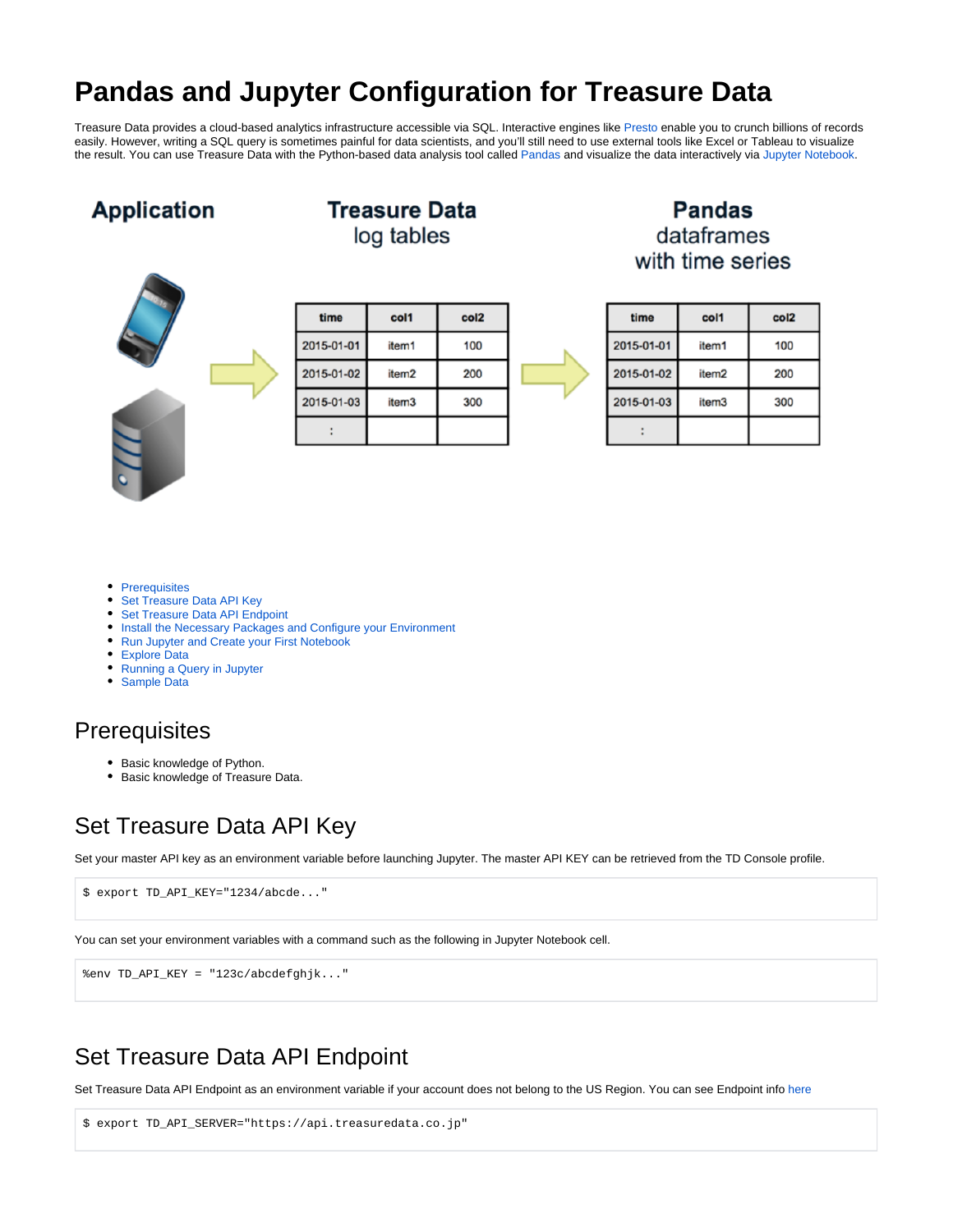You can set your environment variables with a command such as the following in Jupyter Notebook cell.

```
%env TD_API_SERVER = "https://api.treasuredata.co.jp"
```
### <span id="page-1-0"></span>Install the Necessary Packages and Configure your Environment

For more information and instructions, see [Installing](https://docs.treasuredata.com/display/PD/Installing+Python%2C+Pandas%2C+matplotlib%2C+Jupyter+Notebook%2C+pytd) Conda, Pandas, matplotlib, Jupyter Notebook, and pytd.

## <span id="page-1-1"></span>Run Jupyter and Create your First Notebook

We'll use Jupyter as a frontend for our analysis project.

1. Run Notebook using the following syntax:

(analysis)\$ ipython notebook

- 2. Your web browser will open:
- 3. Select **New** > **Python 3**.
- 4. Copy and paste the following text into your notebook:

|                               | %matplotlib inline  |                                                                                                                                               |                                 |         |            |  |  |
|-------------------------------|---------------------|-----------------------------------------------------------------------------------------------------------------------------------------------|---------------------------------|---------|------------|--|--|
| import os                     | import pandas as pd | import pytd.pandas_td as td<br># Initialize the connection to Treasure Data                                                                   |                                 |         |            |  |  |
|                               |                     | con = td.connect(apikey=os.environ['TD_API_KEY'], endpoint='https://api.treasuredata.com')                                                    |                                 |         |            |  |  |
|                               | $\bigcirc$ Home     | $\times$                                                                                                                                      |                                 | Keisuke |            |  |  |
| C                             |                     | localhost:8888/tree                                                                                                                           |                                 | ெ       |            |  |  |
|                               | $\circ$ Jupyter     |                                                                                                                                               |                                 |         |            |  |  |
| Files                         | Running             | <b>Clusters</b>                                                                                                                               |                                 |         |            |  |  |
|                               |                     | Select items to perform actions on them.                                                                                                      | Upload New $\blacktriangledown$ | c       |            |  |  |
| $\Box$                        | $ \hat{\mathbf{n}}$ |                                                                                                                                               |                                 |         |            |  |  |
|                               |                     | Notebook list empty.                                                                                                                          |                                 |         |            |  |  |
|                               |                     | 5. Your notebook should now look similar to                                                                                                   |                                 |         |            |  |  |
| $\tilde{\mathcal{C}}$ Jupyter |                     | Untitled                                                                                                                                      |                                 |         | Logout     |  |  |
| File                          | Edit                | Cell<br>View<br>Kernel<br>Widgets<br>Help<br>Insert                                                                                           | Trusted                         | P       | Python 3 O |  |  |
| $\mathbb{B}$                  | ቂ<br>$\approx$      | B<br>H Run<br>$\mathbf{C}$<br>$\blacktriangleright$<br>Code<br>÷<br>ተ                                                                         | <b>Final</b>                    |         |            |  |  |
|                               |                     |                                                                                                                                               |                                 |         |            |  |  |
|                               | $\ln$ [ ]:          | <b>%matplotlib inline</b>                                                                                                                     |                                 |         |            |  |  |
|                               |                     | import os<br>import pandas as pd<br>import pytd.pandas_td as td                                                                               |                                 |         |            |  |  |
|                               |                     |                                                                                                                                               |                                 |         |            |  |  |
|                               |                     | # Initialize the connection to Treasure Data<br>con = td.connect(apikey=os.environ['TD_API_KEY'],<br>endpoint='https://api.treasuredata.com') |                                 |         |            |  |  |
|                               |                     |                                                                                                                                               |                                 |         |            |  |  |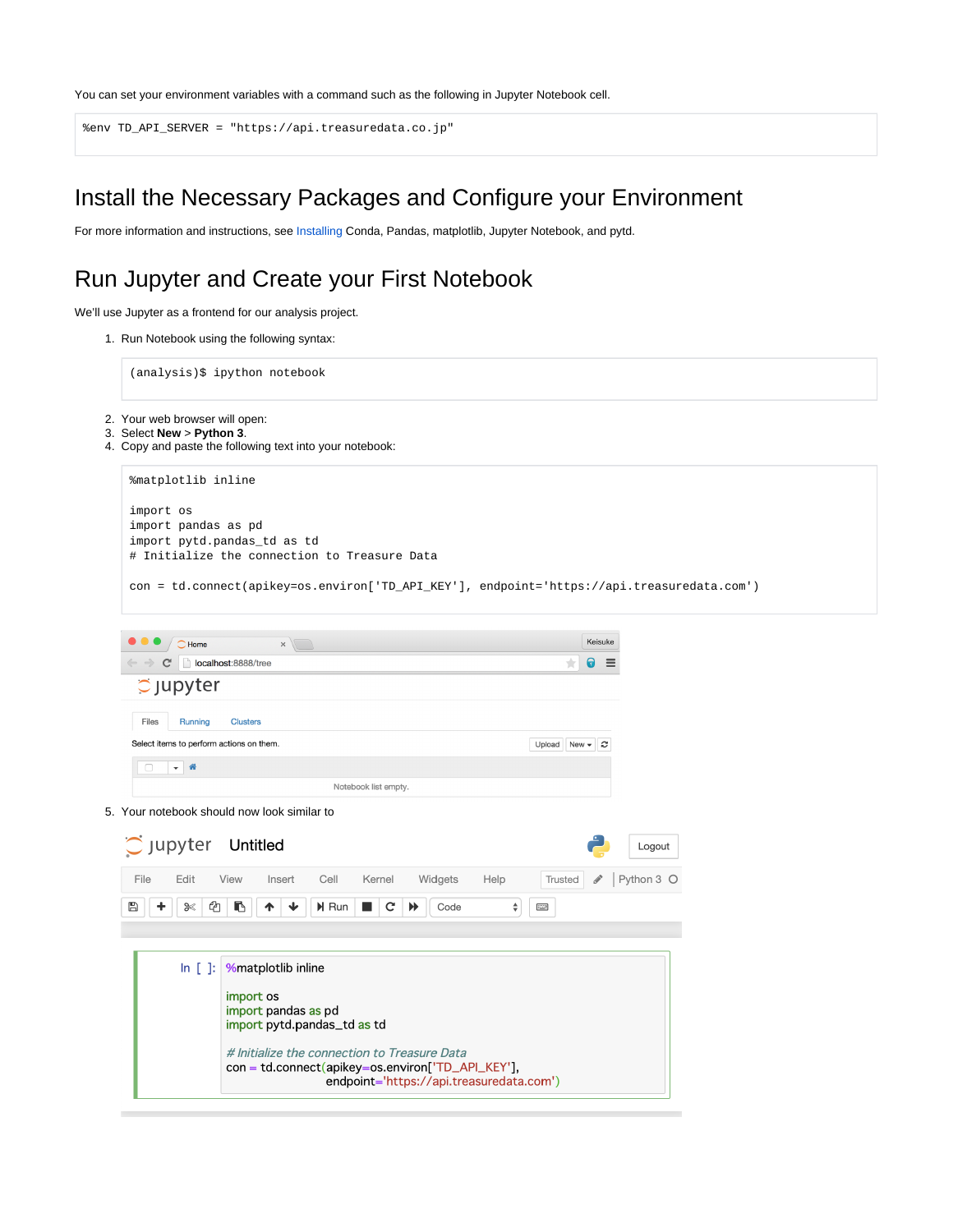- 6. Type Shift-Enter.
- If you get "KeyError: 'TD\_API\_KEY'" error, **try "apikey='<your master apikey>'"** instead of "apikey=os.environ['TD\_API\_KEY']". If it works, Jupyter didn't recognize the TD\_API\_KEY variable from the OS. Confirm the TD\_API\_KEY again and re-launch Jupyter.
- 7. Optionally, save your notebook.

### <span id="page-2-0"></span>Explore Data

There are two tables in sample\_datasets. You can use the magic command td\_tables to view all the tables in your database.

|          | In $[42]:$ atd tables sample datasets |                   |            |                |                              |                                                               |            |  |
|----------|---------------------------------------|-------------------|------------|----------------|------------------------------|---------------------------------------------------------------|------------|--|
| Out[42]: |                                       |                   |            |                |                              |                                                               |            |  |
|          |                                       | db name           | name       |                | count estimated storage size | last log timestamp                                            | created at |  |
|          |                                       | 0 sample datasets |            | nasdag 8807279 |                              | 133215435 1978-01-03 16:00:00+00:00 2014-10-08 02:57:38+00:00 |            |  |
|          |                                       | sample_datasets   | www access | 5000           |                              | 114834 2014-10-04 01:13:15+00:00 2014-10-04 01:13:12+00:00    |            |  |

Let's explore the nasdaq table.

In Jupyter, type the following syntax:

```
engine = td.create_engine("presto:sample_datasets")
client =td.Client(database='sample_datasets')
client.query('select symbol, count(1) as cnt from nasdaq group by 1 order by 1')
```
For example:

| In $[2]$ : engine = td.create engine ("presto:sample datasets")                                                                                                                                                                                                                                                                                                                                              |  |
|--------------------------------------------------------------------------------------------------------------------------------------------------------------------------------------------------------------------------------------------------------------------------------------------------------------------------------------------------------------------------------------------------------------|--|
| In [7]: client =td.Client(database='sample datasets')                                                                                                                                                                                                                                                                                                                                                        |  |
| In [9]: client.query('select symbol, count(1) as cnt from nasdaq group by 1 order by 1')                                                                                                                                                                                                                                                                                                                     |  |
| Out[9]: { 'data': [['AAIT', 590],<br>[ 'AAL', 82 ],<br>[ 'AAME ', 9252 ],<br>['AAOI', 253],<br>[ 'A A ON ', 5980 ],<br>[ 'AAPL', 8522 ],<br>['AAVL', 41],<br>['AAWW', 2428],<br>['AAXJ', 1539],<br>['ABAC', 1052],<br>['ABAX', 5712],<br>['ABCB', 5125],<br>['ABCD', 1194],<br>[ 'ABCO', 3239 ],<br>['ABDC', 98],<br>[ 'ABGB', 237],<br>['ABIO', 1426],<br>['ABMD', 6846],<br>['ABTL', 3899],<br>classed not |  |

#### <span id="page-2-1"></span>Running a Query in Jupyter

For the purposes of this example, Presto is used as the query engine for this session.

In Jupyter, type the following syntax:

```
import pytd.pandas_td as td
con = td.connect(apikey=apikey, endpoint="https://api.treasuredata.com")
engine = td.create_engine("presto:sample_datasets")
td.read_td_query(query, engine, index_col=None, parse_dates=None, distributed_join=False, params=None)
```
You can also use the  $time\_range$  parameter to retrieve data within a specific time range: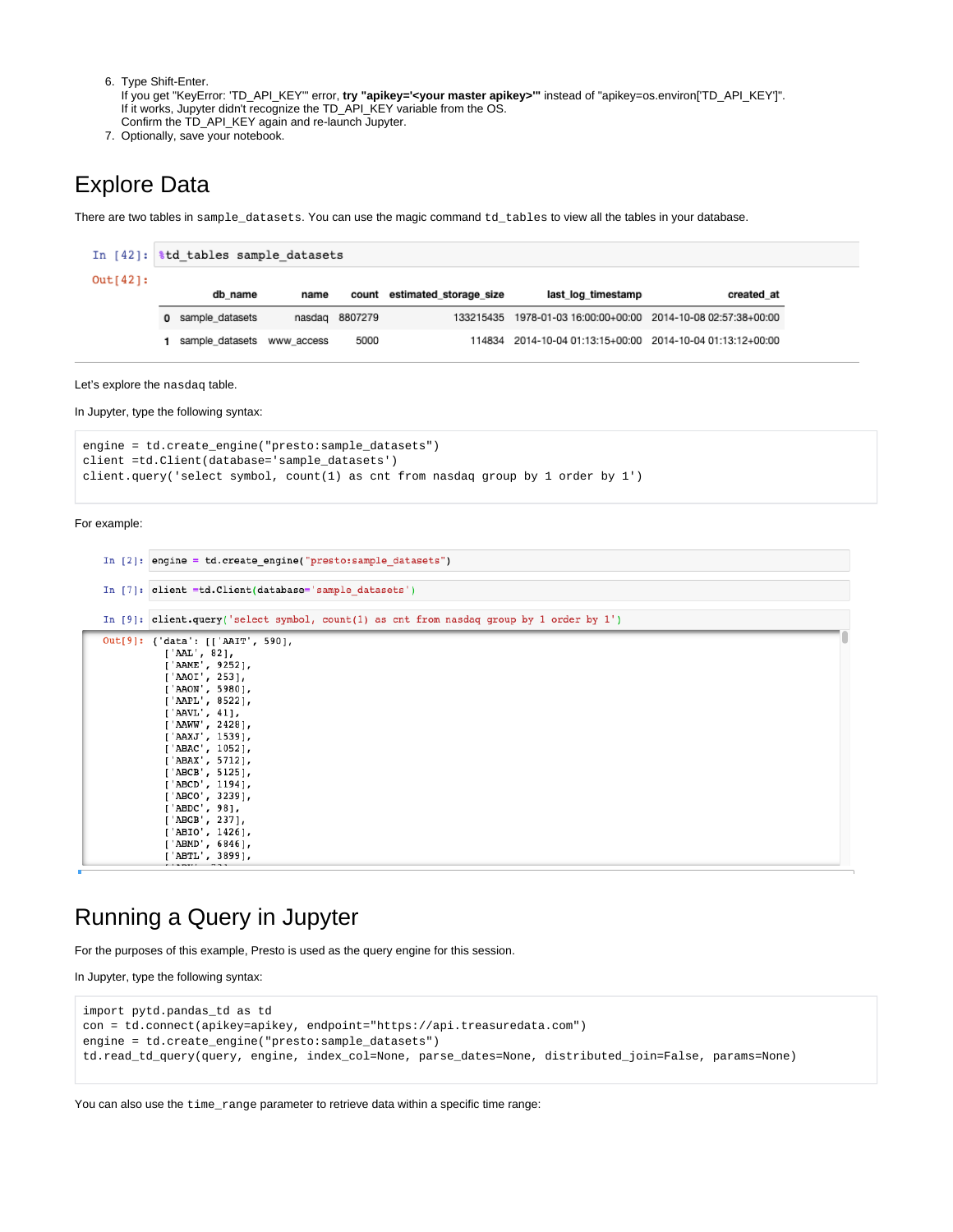```
In [4]: # Get all rows from 2010-01-01 to 2010-02-01
        df = td.read_td_table('nasdaq', engine, limit=None,
                              time_range=('2010-01-01', '2010-02-01'),
                              index_col='time', parse_dates={'time': 's'})
        # Plot the sum of volumes, grouped by time (= index level 0)
        df.groupby(level=0).volume.sum().plot()
```
Out[4]: <matplotlib.axes.\_subplots.AxesSubplot at 0x10a908ac8>



Your data is stored in the local variable df as a DataFrame. Because the data is located in the local memory of your computer, you can analyze it interactively using the power of Pandas and Jupyter. See [Time Series / Date functionality](http://pandas.pydata.org/pandas-docs/stable/timeseries.html) for the details of time-series data.

#### <span id="page-3-0"></span>Sample Data

As your data set grows very large, the method from the previous step doesn't scale very well. We don't recommend that you retrieve more than a few million rows at a time due to memory limitations or slow network transfer. If you're analyzing a large amount of data, you need to limit the amount of data getting transferred.

There are two ways to do this:

• You can sample data. For example, the "Nasdaq" table has 8,807,278 rows. Setting a limit of 100000 results in 100,000 rows, which is a reasonable size to retrieve:



Write SQL and limit data from the server-side. For example, as we are interested only in data related to "AAPL", let's count the number of records, using read\_td\_query:



It's small enough, so we can retrieve all the rows and start analyzing data: